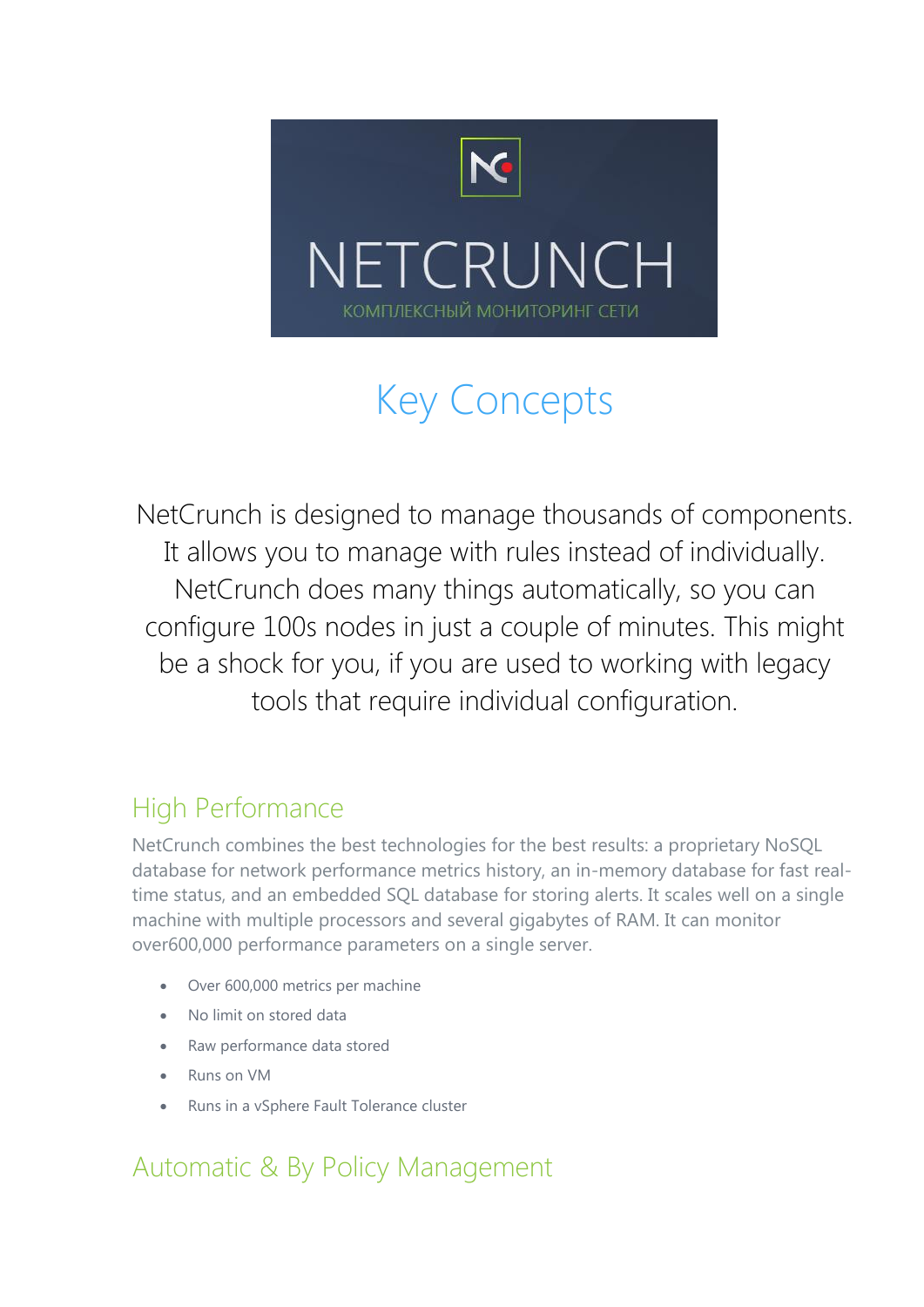NetCrunch allows you to detect nodes automatically and also runs an auto discovery process in the background. Once a node is discovered, NetCrunch scans its services and determines a device type or if it supports SNMP. Monitoring settings can be managed using *Monitoring Packs* which define performance metrics, triggers, and events to be monitored. Monitoring Packs can be assigned manually or automatically by rules (based on the device type or other criteria). The program also manages many views and dashboards, and automatically creates: routing maps, logical network maps and Layer 2 maps.

- IP Node Auto Discovery
- Network Services Auto Discovery
- Device Type Discovery

### Built for Consistency

NetCrunch has been created for uniform data processing and visualization. In a sensor or script based tool, the monitoring logic is moved to sensors which makes it hard to update and manage. NetCrunch centralizes monitoring logic. Monitors are only responsible for delivering data and events, so all processing can be done by the server. This means that all features (like conditional alerts or performance triggers) are available for every type of event and performance data. NetCrunch supports creating both simple stateless scripts and logic based scripts.

- Uniform processing for all data sources
- Uniform visualization
- Shorter Learning Curve

# Flexibility & Customization

It's impossible to list all things that can be customized in NetCruch! For instance, the console supports multiple monitors, allows docking and can automatically switch on full screen. You can create live maps with widgets showing live data or status and you can manage notifications through groups and user profiles (that can be integrated with AD). You can export data from NetCrunch, build custom scripts or get data from a web page.

- Calculated Performance Counters
- 8 Types of Performance Triggers
- Conditional Alerts
- Custom Views
- Allows Scripting & API
- Alert Escalation
- MIB Compiler
- Multiple screen & docking support
- Automated Full Screen Mode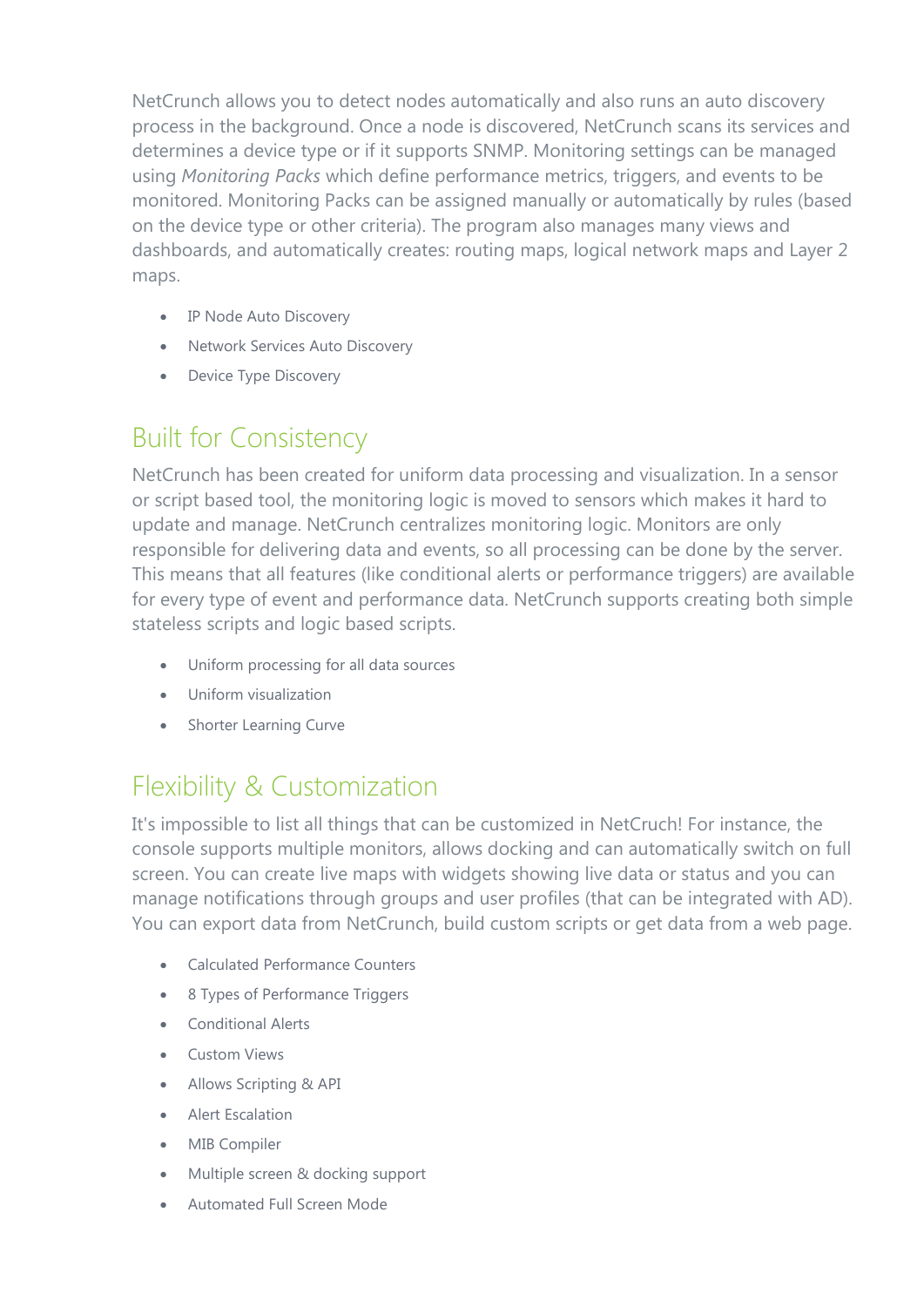# **Monitoring**

NetCrunch network monitoring is built on two basic blocks: performance metrics and events. Since every monitor and sensor delivers only events and metrics, you can apply the same conditions and triggers to any of them. NetCrunch does not require any agents to be installed. NetCrunch is also extendible with scripts and data that can be pushed into NetCrunch using HTTP.

#### SNMP

NetCrunch uses SNMP for managing network devices (switches, printers, etc.). The program supports SNMPv3 traps and trap info packets, and includes trap forwarding. It also includes a MIB compiler and more than 3500 precompiled MIBs.

- $\bullet$  SNMP v1, v2c, v3
- SNMP v3 Notifications and Info
- SNMP MIB Compiler
- 3500+ Precompiled MIBs

# Switch and Router Monitoring

NetCrunch support various aspects of switch and router monitoring, including the status of network interfaces and bandwidth monitoring. The program automatically identifies Layer 2 connections and enables switch port mapping. Our Cisco IP SLA sensor allows you to monitor the status and parameters of IP SLA operations. NetCrunch also supports traffic monitoring and analysis and supports Cisco NBAR technology.

- Bandwidth Monitoring
- Interface Monitoring
- Routing Maps
- Port Mapping with VLAN
- Layer 2 Maps
- Traffic Monitoring
- Cisco IP SLA Sensor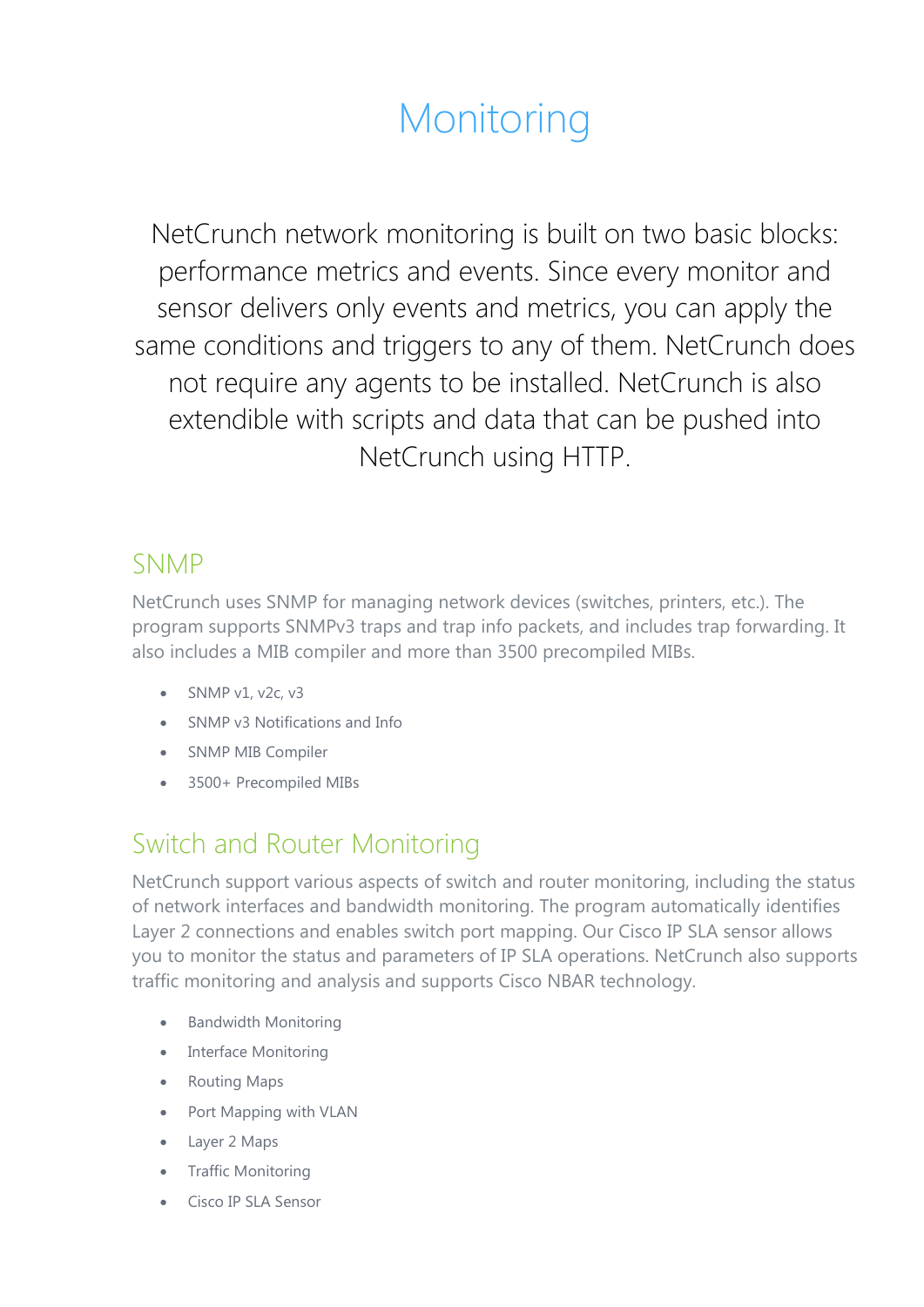VOIP monitoring

#### Operating System and Server Monitoring

NetCrunch monitors the performance of Linux, Solaris, BSD and Mac OS X servers and desktops remotely via SSH. It comes with predefined monitoring settings for each system. Windows monitoring is integrated with Active Directory and doesn't require SNMP agents to be installed on servers. It allows for performance, Windows services, and Windows Event Log monitoring. You can also monitor files and folders on Windows (natively) and other systems (using FTP/s or HTTP/s). All monitors support performance metrics, process and connection monitoring.

- Windows Server Monitoring
- **.** Linux Server Monitoring
- Mac OS X Server Monitoring
- BSD, FreeBSD, OpenBSD Server Monitoring
- Monitoring of Services, Processes, Events and Performance Metrics

#### Network Services & Application Monitoring

NetCrunch supports the monitoring of over 65 network services (ping, HTTP, DNS, DHCP, SSH, etc.). For each monitored service, the program checks connectivity, validates service response and measures response time.

NetCrunch can monitor an email mailbox, can alert on email content or run a round trip email sensor in order to check for mail server functionality. All sensors support secure connections. File and folder sensors support Windows (SMB) protocol, FTP (SFTP, FTPS) and HTTP/s protocols to access remote files.

- 65+ Service requests patterns
- Create custom service checks
- Apache Web sensor
- File Sensor
- Text Log sensor
- Folder sensor
- Web Page sensor
- HTTP request sensor
- Email mailbox sensors
- Email alert sensor
- Email round trip sensor
- DNS query sensors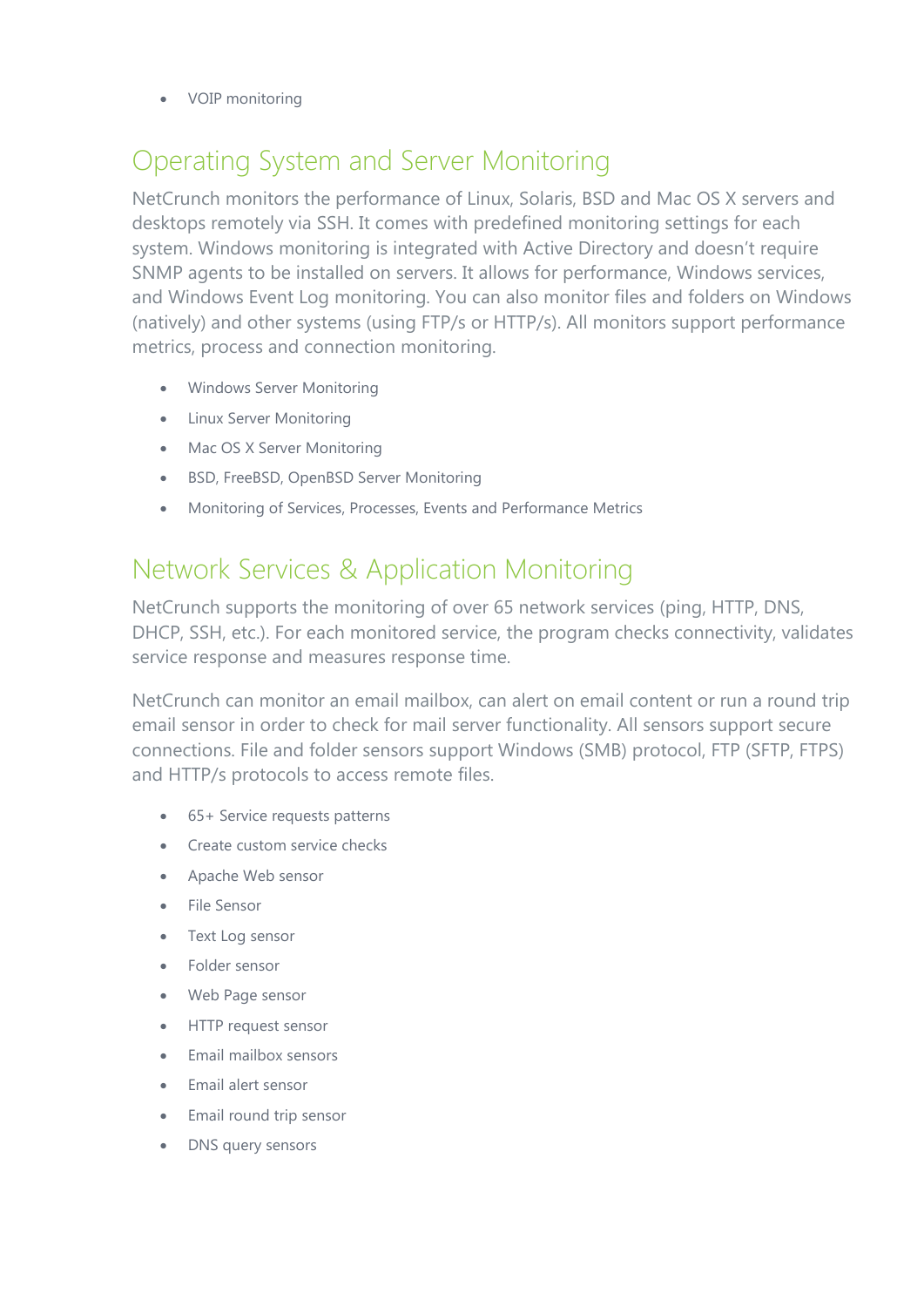# Traffic Monitoring

NetCrunch includes a Flow Server that allows you to collect and monitor network traffic information from various flow sources using: IPFix, NetFlow (v5 & v9), JFlow, sFlow, netStream, CFlow, AppFlow, and rFlow protocols. The program analyzes traffic by various categories including: applications, protocols and domain categories. NetCrunch supports Cisco NBAR and allows you to create custom application definitions and categories.

- NetFlow v5, v9 Monitoring
- IPFix Monitoring
- JFlow, sFlow, netStream, AppFlow, rFlow Monitoring
- Cisco NBAR v2 support
- Custom Application Monitoring

# Log Monitoring

NetCrunch allows you to collect and react to events from various sources. It can receive various SNMP traps (including v3 notifications) and can act as a syslog server. Additionally, NetCrunch can collect data from Windows Event log via WMI or text logs using our text file sensor.

- **•** Syslog Server
- SNMP Trap Receiver
- Windows Event Log Monitoring
- File/Text Log Sensor

#### Hardware and Software Inventory

NetCrunch can collect inventory information from Windows nodes using WMI. The Inventory collects detailed data about hardware, operating system and installed software. The program also displays information on all installed patches.

- Hardware & OS Details
- Installed Software
- Installed Patches & Hotfixes
- Change Log
- Compare in time or between nodes

# Custom Monitoring

NetCrunch allows you to schedule monitoring scripts or programs on the NetCrunch Server, which can then return data to the server in XML or JSON format. Alternatively, users can send data to NetCrunch using REST API. This can be done with curl or any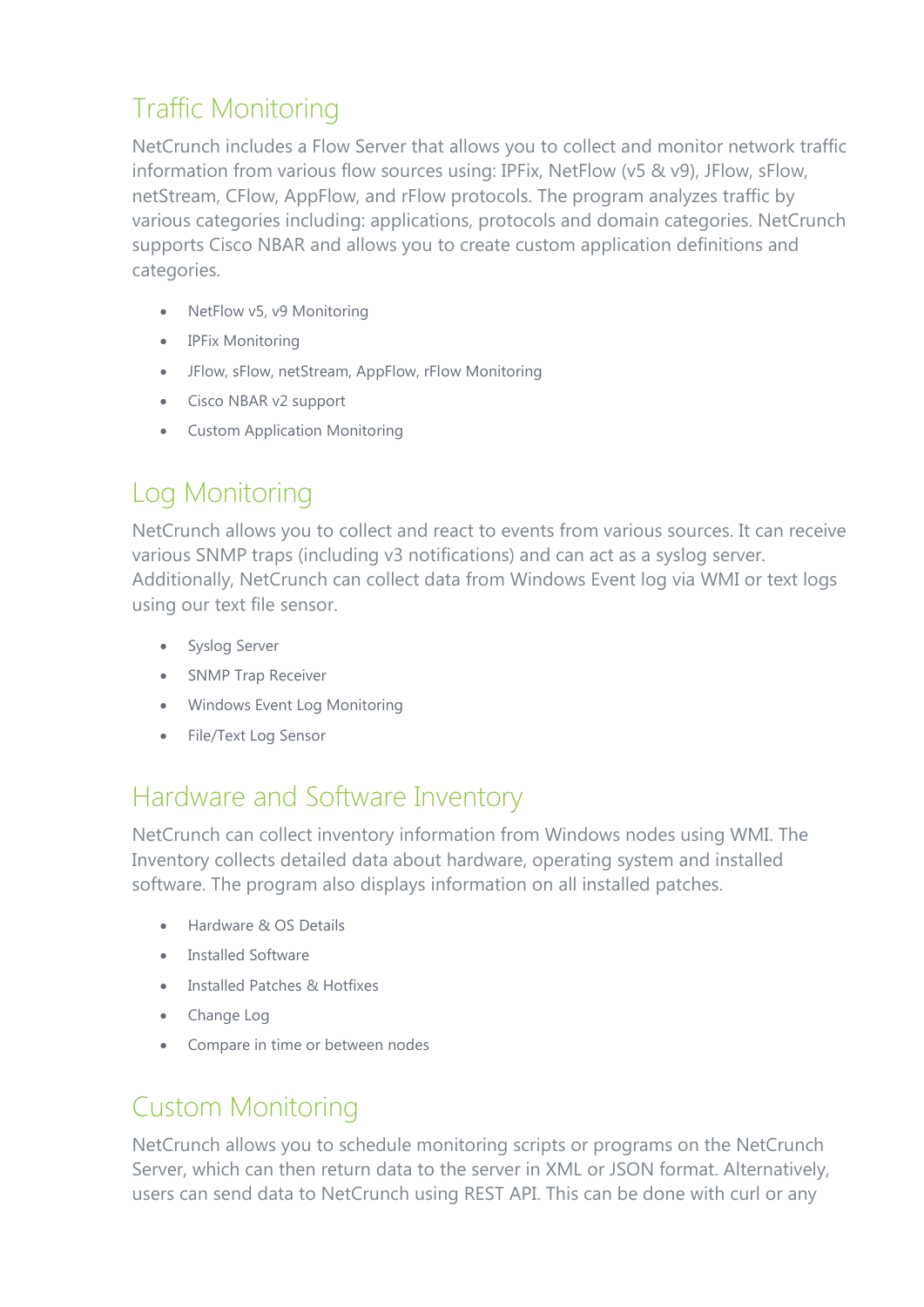other programing language, including popular languages like Java, C#, Javascript or Python.

See examples on [Github](https://github.com/AdRemSoftware/open-monitor-examples)

- Schedule Exe, JScript, VBScript on NetCrunch Server
- Send data to NetCrunch using API
- Examples on GitHub

#### Multi Vendor Support

NetCrunch includes primary support for Cisco, VMWare and Microsoft technologies as they are our technology partners.

The program supports various Cisco technologies including VOIPmonitoring using IP SLA operations defined on Cisco devices. The NetCrunch Flow Server supports NetFlow and Cisco NBAR technology.

NetCrunch monitors VMware ESXi v5.5/v6 including hardware health status monitoring and virtual machine monitoring. For most popular applications like MS SQL and Exchange, NetCrunch offers over 100 predefined sets of monitoring rules called Monitoring Packs.

- **•** Cisco Monitoring
- Microsoft Monitoring
- VMWare Monitoring
- NetApp Monitoring
- HP Monitoring
- IBM Monitoring
- Oracle Monitoring
- APC, Avaya, Juniper and more...

#### Advanced Monitoring

NetCrunch uses advanced techniques in order to minimize false alerts, especially when monitoring remote devices over intermediate links. Monitoring dependencies control the monitoring process, so when a link is down you are not flooded with false alerts. The program also prioritizes monitoring in order to monitor intermediate links more often than remote endpoints. Monitoring packs simplify the management of monitoring parameters, so instead of changing parameters node by node, users can easily apply monitoring packs to groups of nodes. See[list of monitoring packs](https://ru.adremsoft.com/adoc/view/NetCrunch/391497918755)

- **•** Monitoring Dependencies
- Event Suppression
- **•** Prioritized Monitoring
- **•** Monitoring Packs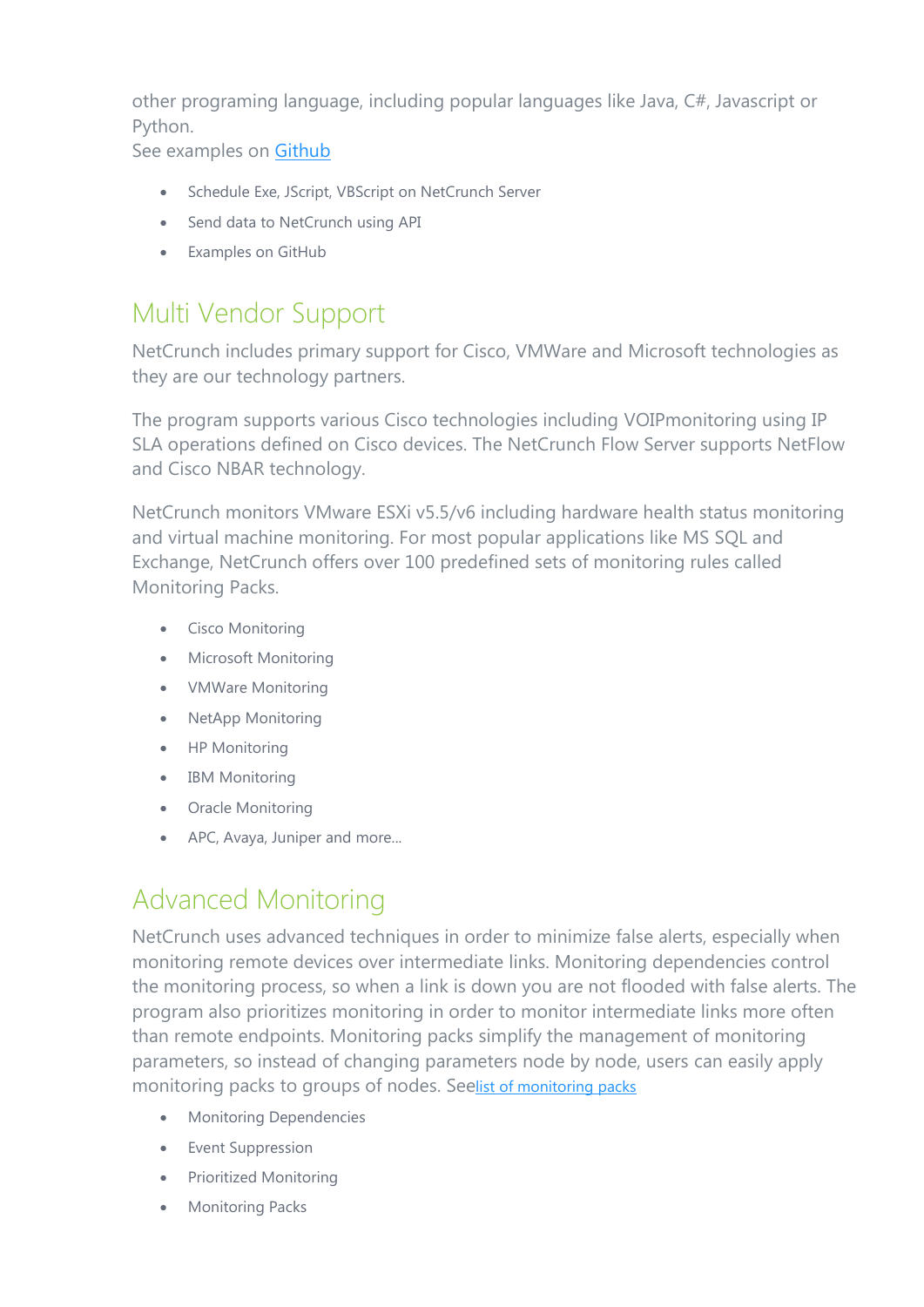# Alerting

#### Various Event Sources

NetCrunch is the primary source of various events like: status events (up/down), triggers on performance metrics or sensors and monitored statuses. The program also is also able to monitor external events by matching them with rules and triggering alerts. This allows you to trigger alerts and actions on SNMP traps, syslog messages or Windows Event log entries. NetCrunch keeps all alerts in a built-in SQL database.

- NetCrunch Status Events
- NetCrunch Sensor Events
- Performance Triggers
- Windows Event Log
- Syslog
- SNMP Traps & Notifications

#### Performance Triggers

One of the basic elements of network monitoring is tracking various performance metrics. Regardless of the origin of the metric, users can always use the same set of triggers to work on actual or average metric values. The average can be calculated upon a given sample number or by a given time range.

- Threshold
- Deviation Threshold
- Baseline Threshold
- State Trigger
- Flat Value
- Value Missing/Exists
- Delta
- Range

#### Alert Correlation

NetCrunch supports various types of correlations for alerts. Every status event generated by NetCrunch has its beginning and end, so you can easily assign an action for when the alert starts and ends. This helps you to focus only on current problems instead of checking if something is still an issue. Other events can be correlated manually, so the administrator can assign what other event ends the alert. Advanced correlation allows also you to trigger events only if multiple events have happened within a given time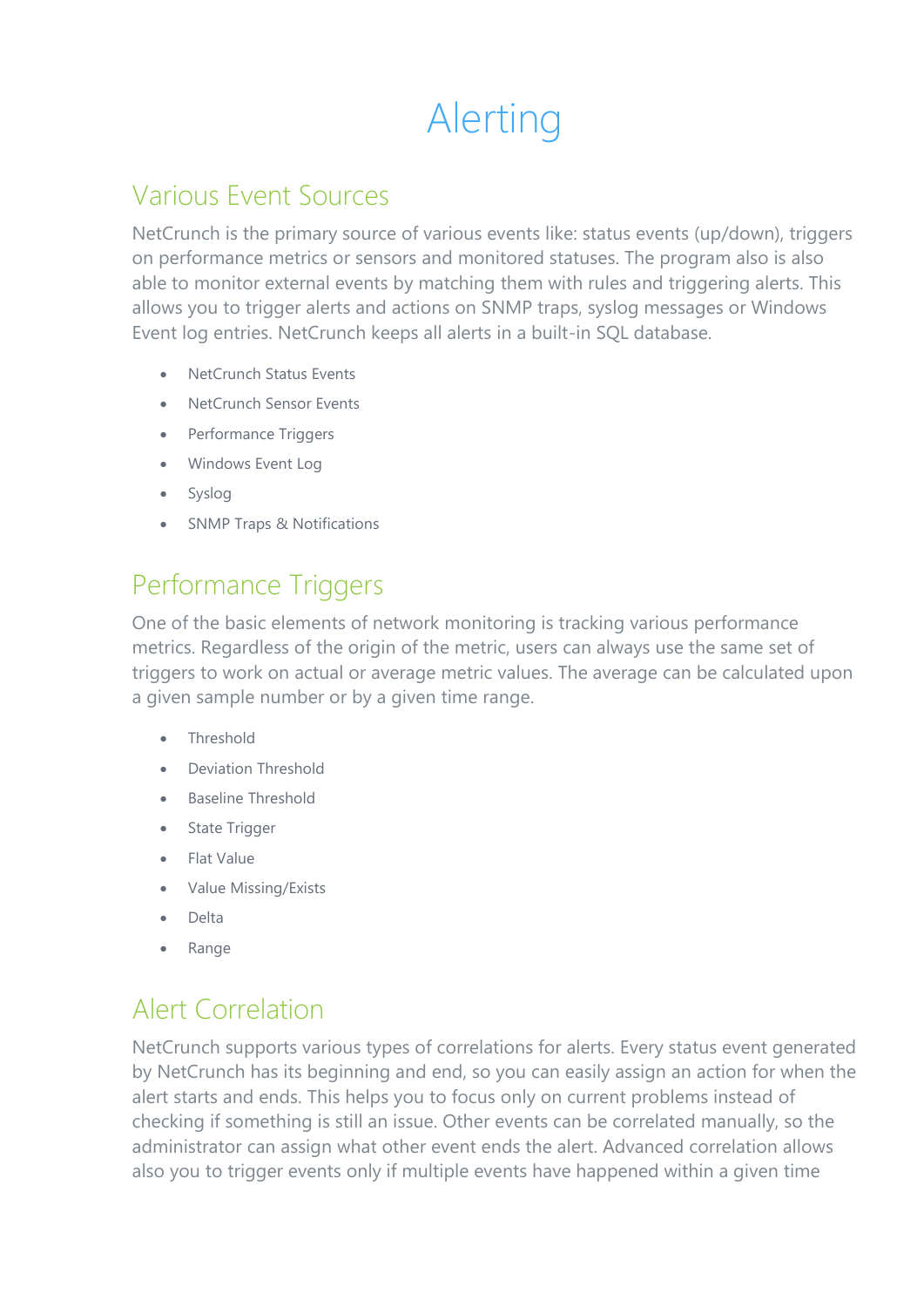range, or are pending at the same time. For example, this allows you to define an alert when two redundant interfaces are down.

- Automatic Pending Alerts Correlation
- Manual Correlation of External Events
- Advanced Correlation

### Conditional Alerts

The simplest condition is to trigger an alert when an alerting condition is met. But what about something that did not happen? Like a scheduled backup? Among the alerting possibilities of NetCrunch, you can define alerts for when a specific event did not happen in a certain time range, or after a specified amount of time (heartbeat not received). Other conditions allow you to suppress alert execution for some time. For example, power loss should trigger an alert after several minutes. If power is restored within a given time, no action should be executed.

- On event
- if event happen after x time
- if event happen more than x time
- Only if time range
- Only if time not in range
- If event not happen in given time range
- if event not happen after x time
- if event is pending for more x

#### Alerting Actions

NetCrunch allows you to execute various alerting actions like: Notifications, Logging, Control Actions and Remote Scripts. Notifications are very flexible and can be controlled by user profiles and groups. Additionally, they can be combined with node group (atlas view) membership, so it's possible to send notifications to different groups based on network node location or some other relationship. Logging actions allow you to write events to files, Windows Event log, SNMP Traps, syslog messages or triggering Web Hooks. Finally, remote actions can be executed on Windows, Linux, Mac OS X or BSD machines. There are many standard actions included like: Restarting Services, Rebooting Machines or Shutdown.

- Notifications via Email, SMS (Text Message)
- Control Actions (Restart, Run, ShutDown, etc)
- Logging (Syslog, SNMP Traps, Windows Event Log, file)
- Execute Remote Scripts & Programs
- 35 Predefined Alerting Actions available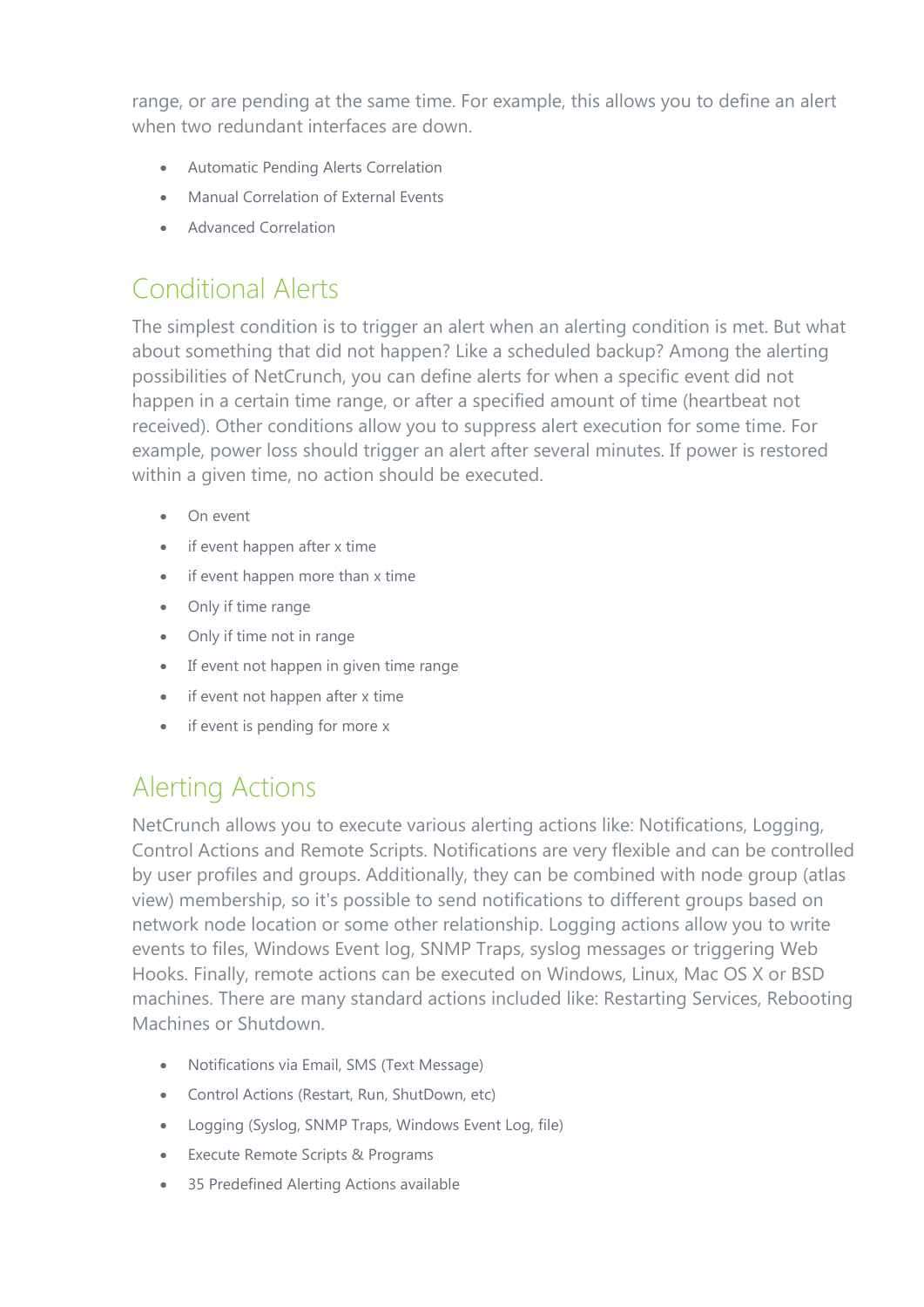# Alert Escalation & Conditional Execution

NetCrunch allows you to run actions immediately or after a certain time. This allows for escalating alert execution over time. The program also allows you to repeat the last defined action, so you may set it to keep running every day to remind you that a problem is not solved. Finally, actions can be executed when an alert is closed. Each action can be limited to run only if a triggering network node belongs to a given atlas view (these can be created by rules or manually) or within a given time range. This allows you to create flexible alerting scripts, for instance sending different notifications depending on the node location. Alerting scripts can be used for multiple alerts so you can limit actions to be executed only if an alert has a given severity.

- Run on alert start or after given time
- Run on close
- Run if severity matches
- Run only in given time range
- Run if node is member of Atlas view

#### Advanced Alert Processing

NetCrunch uses various technologies to avoid false alerts or protect against alert floods which might be caused by a device malfunction. When a device sends Syslog or SNMP traps to NetCrunch, the program waits for several seconds and if the same message appears several times, it won't trigger multiple alerts. Another technique (*event suppression*) is used for detecting false events caused by intermediate connection failures.

- Event Suppression
- **•** Event Grouping

# Visualization

#### Network Atlas

The NetCrunch Network Atlas is a central repository of all views, grouping network nodes by different categories like: nodes from the same network, nodes of a single layer 2 segment, or nodes located within the same area. It allows you to create many custom views and many of them are created automatically.

- Dynamic Views
- Dynamic View Folders
- **•** Custom Views
- Maps, Grids and Performance Views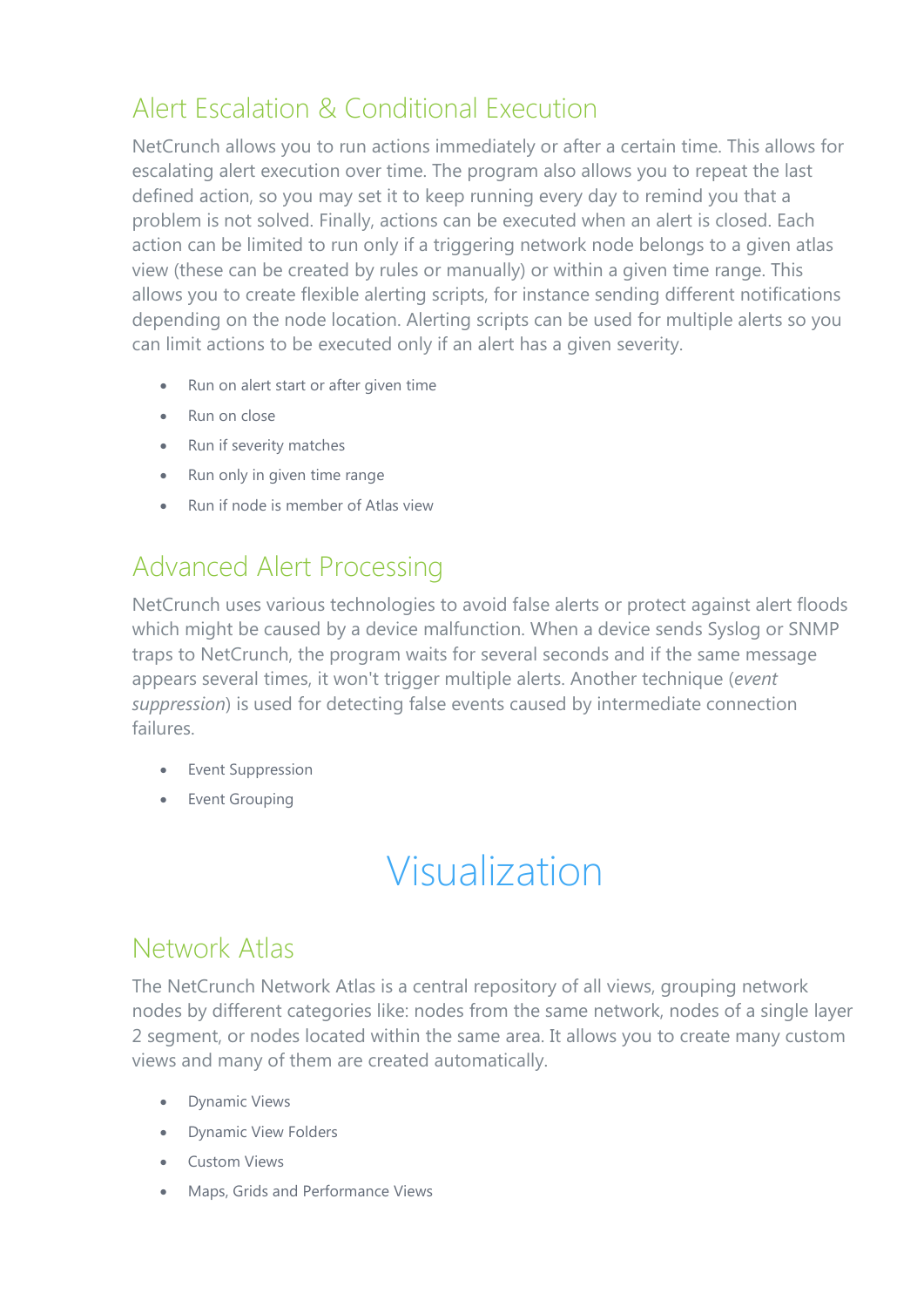# **Dashboards**

Each Atlas view has customizable dashboards. The Top Charts view aggregates information from all monitored nodes, while at the view level, dashboards show information filtered by a given node groups (like machine type or location).

- Summary Status
- Top Chart

#### Live Views

Most NetCrunch views are live and updated in real-time. They can be also automatically arranged. Layer 2 segment maps show port status and can also show current traffic and aggregated volume on ports. Monitoring dependencies show a diagram of dependencies that can be discovered through router and switch connections. Custom maps with widgets can show the status of network objects (nodes, interfaces, services, alerts, etc.) and current performance metrics.

- Layer 2 Segment Maps
- Routing Map
- **•** Monitoring Dependencies
- Custom Maps
- Performance Views

# Graphical Map Widgets

Graphical network maps are vital elements of network visualization. Unlike a tile based dashboard, maps show relations between elements or their location. NetCrunch maps can contain status elements for visualizing network object status and performance data widgets for showing current performance metric values.

- Node Status
- **Service Status**
- Interface Status
- Monitoring Pack Status
- Sensor Status
- Alert State
- 5 Performance Data Widgets

#### Alert & Event Views

In NetCrunch alerting, the most important view is the Pending Alerts View which help you to focus on current issues instead of a history of alerts. The history view contains all alerts processed by NetCrunch and also stores performance data for a snapshot of all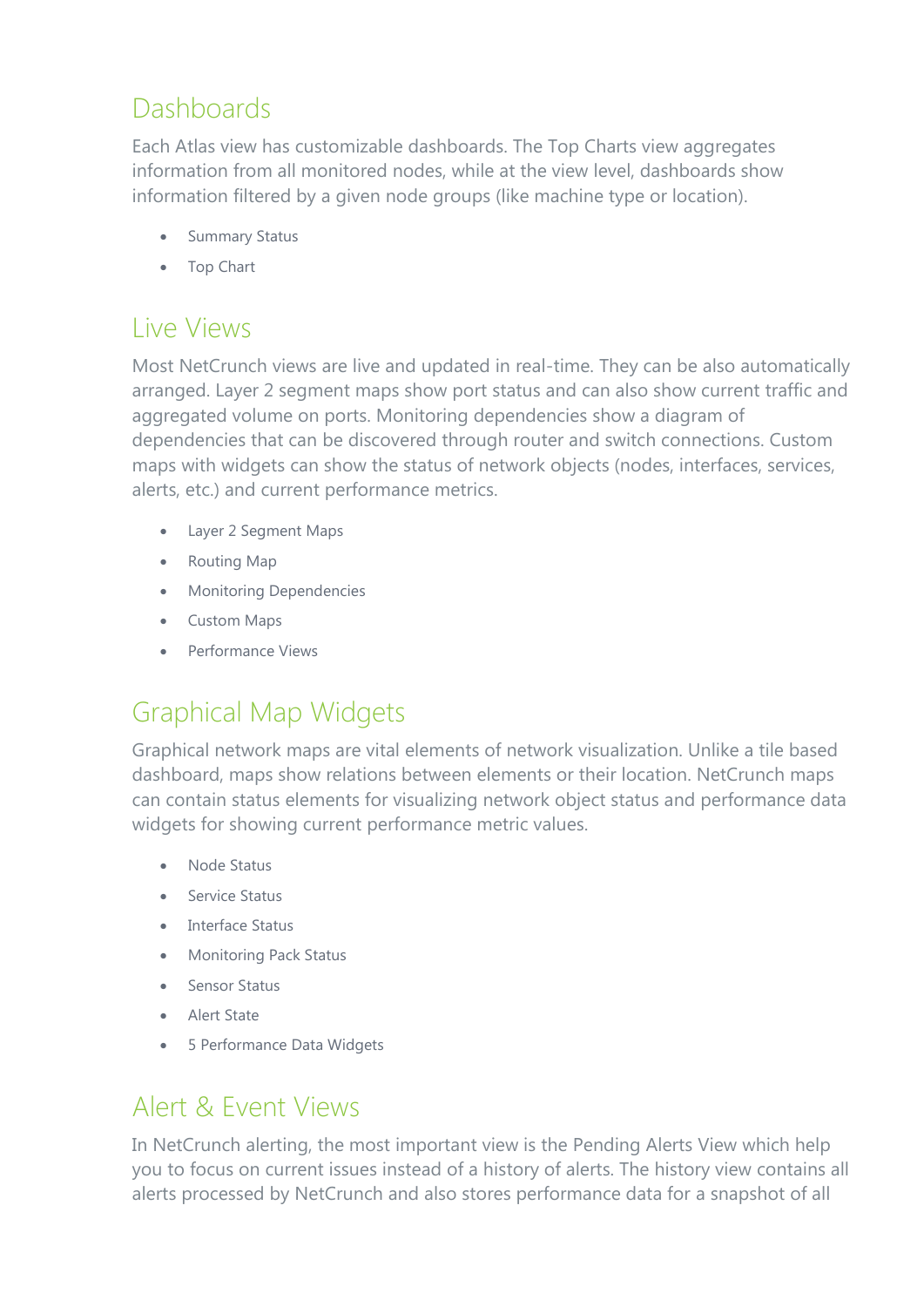performance metric based alerts. The alert summary view gives a short overview by alert category in a given time range. The history view contains many predefined views and allows you to easily create new views with a visual query builder.

- Pending Alerts
- Alert Summary by Categories
- Event History with Custom Query Views
- Performance Data Snapshots

#### Node Status & Details

The Node Status window quickly summarizes all information about a given network node. The Summary shows all monitored elements and their status, plus node information like system type and basic metrics (for example servers show memory, disk and network utilization). On the performance tab you can see current and last 24 hrs values of performance data. The window shows different tabs depending on the node type.

- Status Summary
- Performance Charts
- **Network Services**
- Interfaces
- Port Mapping on Switches
- ESX Hardware Status
- IP SLA operations
- Node Dependencies
- Node Pending Alerts & Event History

#### Additional Tools

NetCrunch includes additional tools for exploring node data. The SNMP Info viewer allows you to browse SNMP in an easy to understand way, with special views created for various devices. This tool also allows you to set SNMP variables. The WMI tool allows you to remotely browse WMI information. The Performance Trend Analyzer is accessible wherever performance history data is available: on node, dashboard and performance views. Finally you can customize the list of available tools in the console and let NetCrunch parameters be passed to external tools.

- SNMP Info browser
- SNMP Views Builder
- WMI Tool
- IP Tools
- Performance Trend Analyzer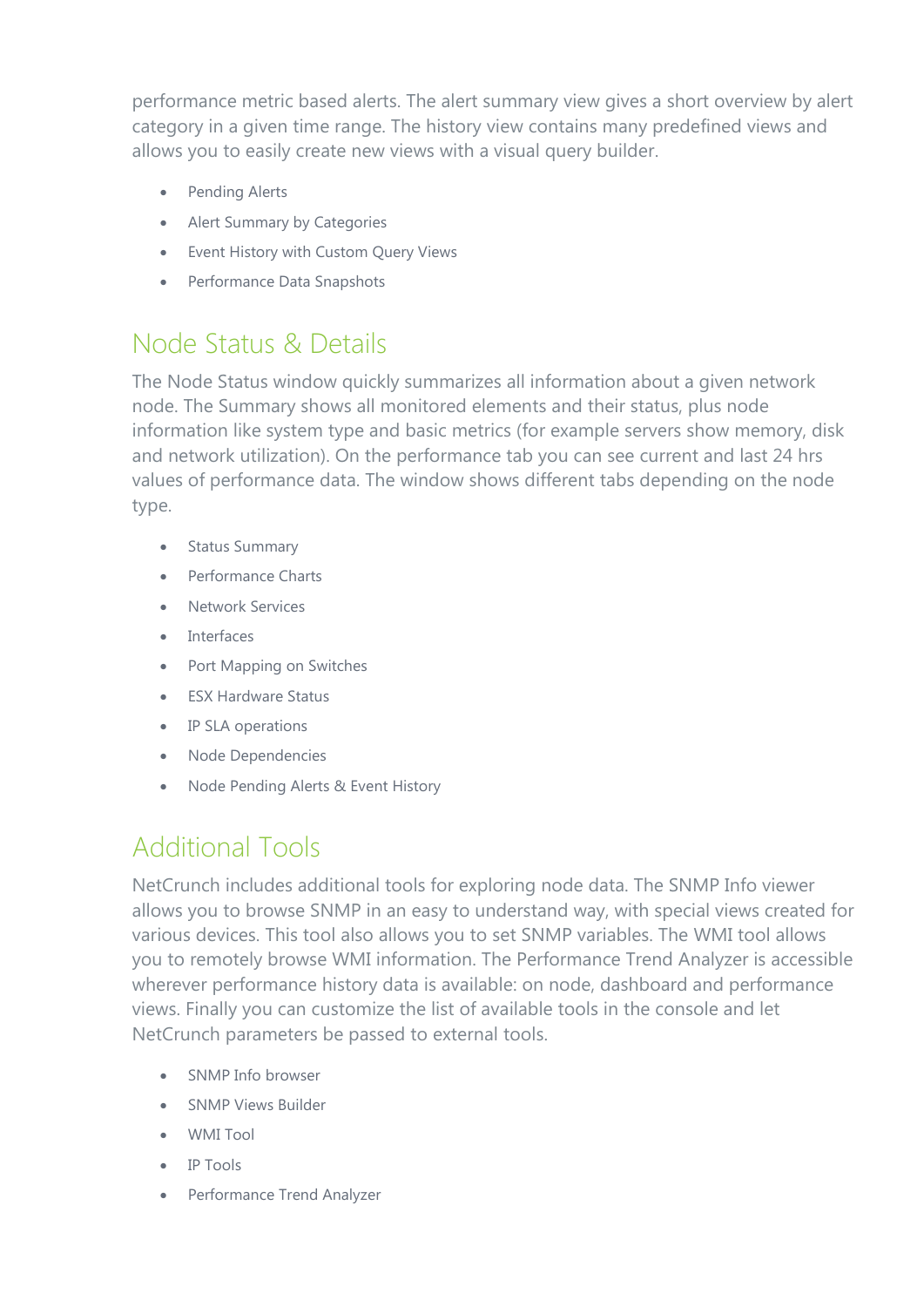Customizable tools menu

# Server

#### High Performance

NetCrunch Server runs on x64 Windows Server systems (*Windows 2008 R2*, *Windows 2012 R2*). It comes with its own web server and an embedded SQL database for storing monitoring events data. NetCrunch can be installed on a virtual machine, provided you assign it at least 4 processors and 4GB RAM. NetCrunch stores historical data in databases, but it processes all current data in-memory, which makes it superior in performance to SQL based solutions.

- x64 Multi Threaded Server with 4GB Ram
- In memory processing
- Built-in Web Server (with SSL support)
- Database Included
- Runs on a virtual machine
- Monitors over 600,000 performance metrics

#### Zero Administration Database

NetCrunch comes with a built-in SQL database for storing events generated by NetCrunch as well as events collected from SNMP Traps, syslog and Windows Event Log (WMI). For performance data, NetCrunch uses a proprietary noSQL file-based database, with no limit on the size or length of time your data is kept. Event data is accessible through the included ODBC driver, and performance data can be queried using the trend exporter (which can be also scheduled to push data to some external SQL server).

- Built-in SQL event database
- Built-in NoSQL performance data
- No limit on performance data size

# Console

#### Remote Administration Console

The NetCrunch remote administration console can be installed on any Windows machine Windows 7 or later (32 bit or 64 bit systems). A large HD screen with 32-bit color support is required. For the best experience, we recommend multiple monitors. Additionally, 50-inch monitors will allow you to see more aspects of the monitored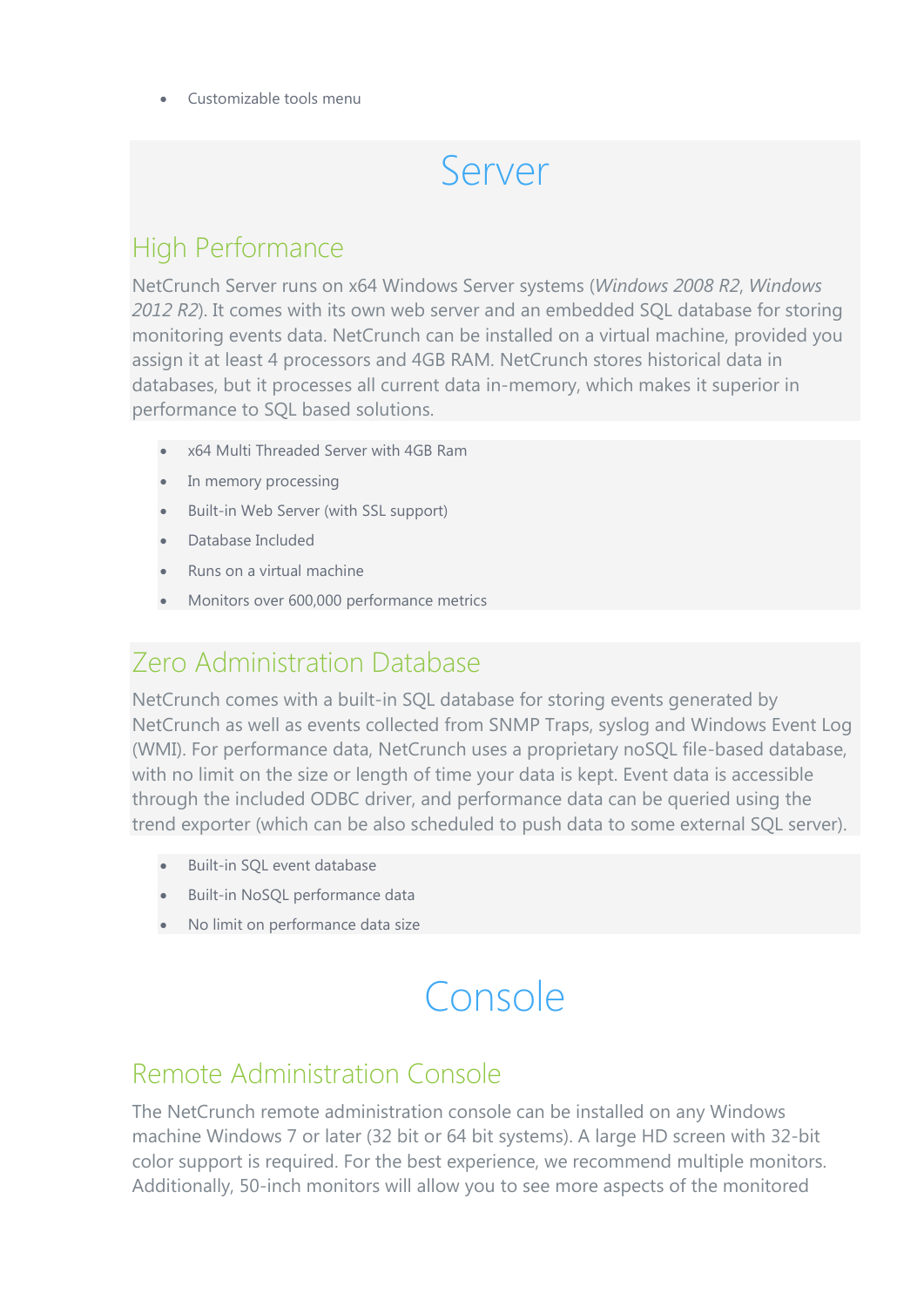network. However, a Surface Pro type device with a 13-inch screen and Windows 10 will run the console smoothly.

The console always displays real-time information and requires minimal bandwidth to operate as it transmits pure data instead of HTML like many other solutions. It runs even if the network delay is more than 200ms. It can be automated to switch between defined screens automatically.

- Supports multiple monitors
- Runs over slow links
- Automatic full screen mode
- 32-bit console can be run on Vista or later
- Supports touch screen

#### On the go

You can browse your network status from any location using theNetCrunch Web Console via HTTP/S, which allows for restricting rights to particular views and operations. Console user accounts can be integrated with Active Directory. The best experience with multi screen real-time operations is available through the Remote Administration Console running on Windows desktop. NetCrunch also features aMobile Client designed for quick access from smartphones and tablets (iOS, Android, Windows) supporting HTML5.

- Runs in modern browser (IE10+)
- Mobile Client runs on iOS, Android, Windows Phone
- Allows access control and view restriction

# GrafCrunch

The latest version of NetCrunch comes with a fork of the open source project *Grafana*. One of the top open source performance visualization projects, it greatly increases the possibilities of creating live performance dashboards and allows you to present data from various sources. The installer automatically simplifies integration of GrafCrunch with NetCrunch by creating user credentials to access data by GrafCrunch server.

- Fork of Grafana
- Open Source

# **Licensing**

#### Node Based Licensing